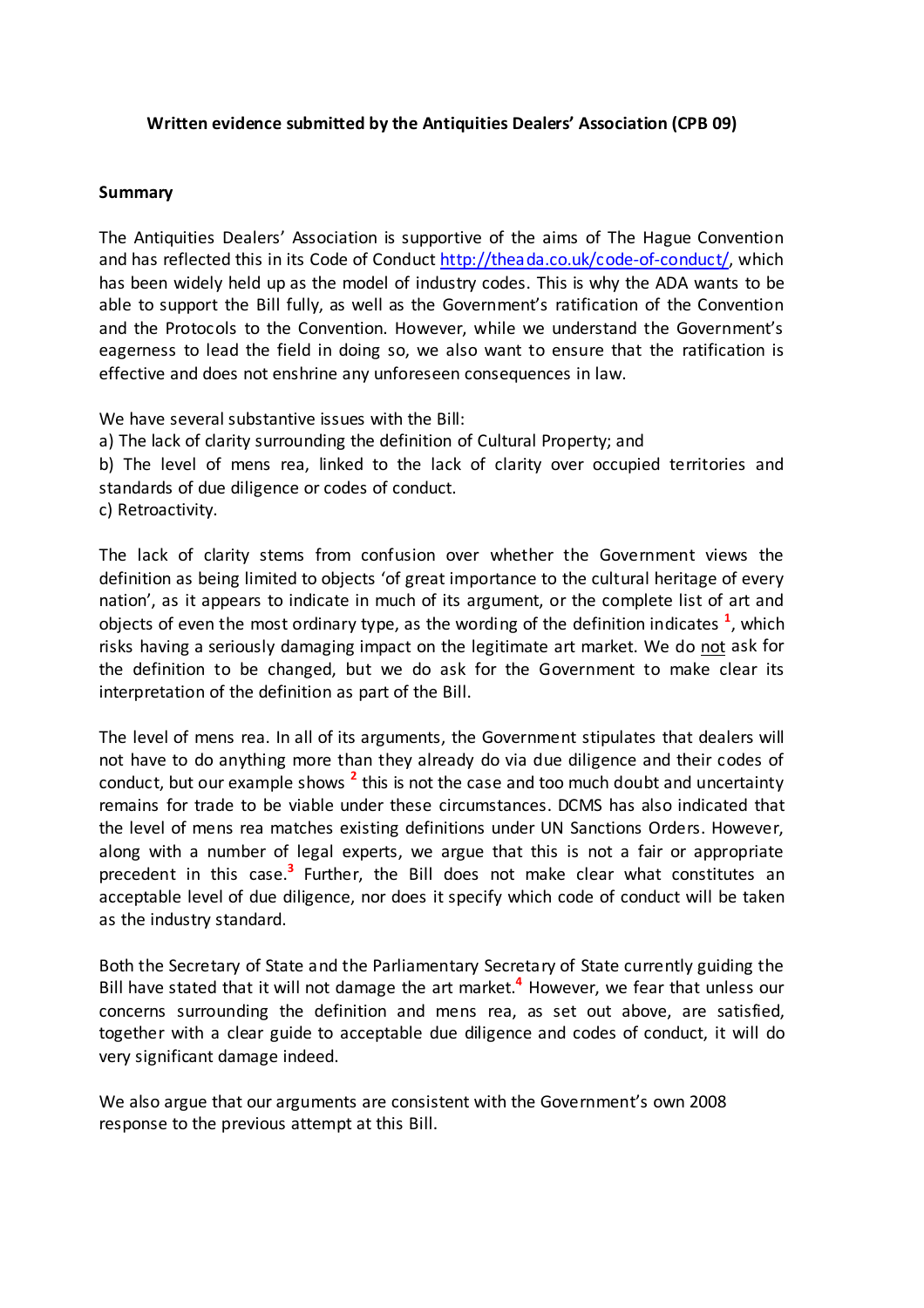## **The lack of clarity surrounding the definition of Cultural Property under the Bill.**

The DCMS has said that the definition of 'Cultural Property' under the Bill is only meant to apply to objects 'of great importance to the cultural heritage of every people'.

However, the punctuation in the definition in Article 1 of the Hague Convention that is being adopted in full in the Bill<sup>1</sup>, with its series of semi colons, appears to set this out as simply the first item in a list of items to be included. That list following the first semi colon appears to include all types of art and artefact, even the most simple and inexpensive object.

Hansard records mixed messages from ministers on this issue during the  $2^{nd}$  reading on October 31.

The Secretary of State first says the following: "It defines cultural property as movable or immovable property of great importance to the cultural heritage of every people, such as monuments, works of art, or buildings whose main purpose is to contain such cultural property. The definition is broad and the list of examples is not exhaustive. As well as traditional works of art, the definition could also include, as was made clear during discussions in the other place, modern or digital types of cultural property such as very rare or unique film or recorded music." (Column 698).

However, the Parliamentary Under Secretary of State later states: "Let us be clear that the dealing offence applies only to a very small but very special category of cultural objects those which are of great importance to the cultural heritage of every people." (Column 740).

Such conflicting messages place the trade in an impossible position and will certainly result in damage to the market and how it operates, something the Secretary of State vows will not happen (Column 700: "It is important that we are clear that the Bill will not hamper the way in which the art market operates.")

If the Government's intention is for the definition only to cover cultural property of 'great importance to the cultural heritage of every people' (including, it is hoped, for archaeological material), then it needs to state this clearly in the Bill and not simply refer to the definition in Article 1 of the Convention.

## **Concerns over the level of mens rea under clause 17 of the Bill**

The level of mens rea is set so low at "knowing or heaving reason to suspect", that it is just one short step from strict liability. The British Art Market Federation (BAMF) has commissioned an independent expert analysis of the meaning and implications of each level of mens rea and it is quite clear, from the standpoint of legal opinion, that the draft Bill sets the bar surprisingly low.

The DCMS has told the ADA it believes the proposed level of mens rea is in line with UN Sanctions Orders.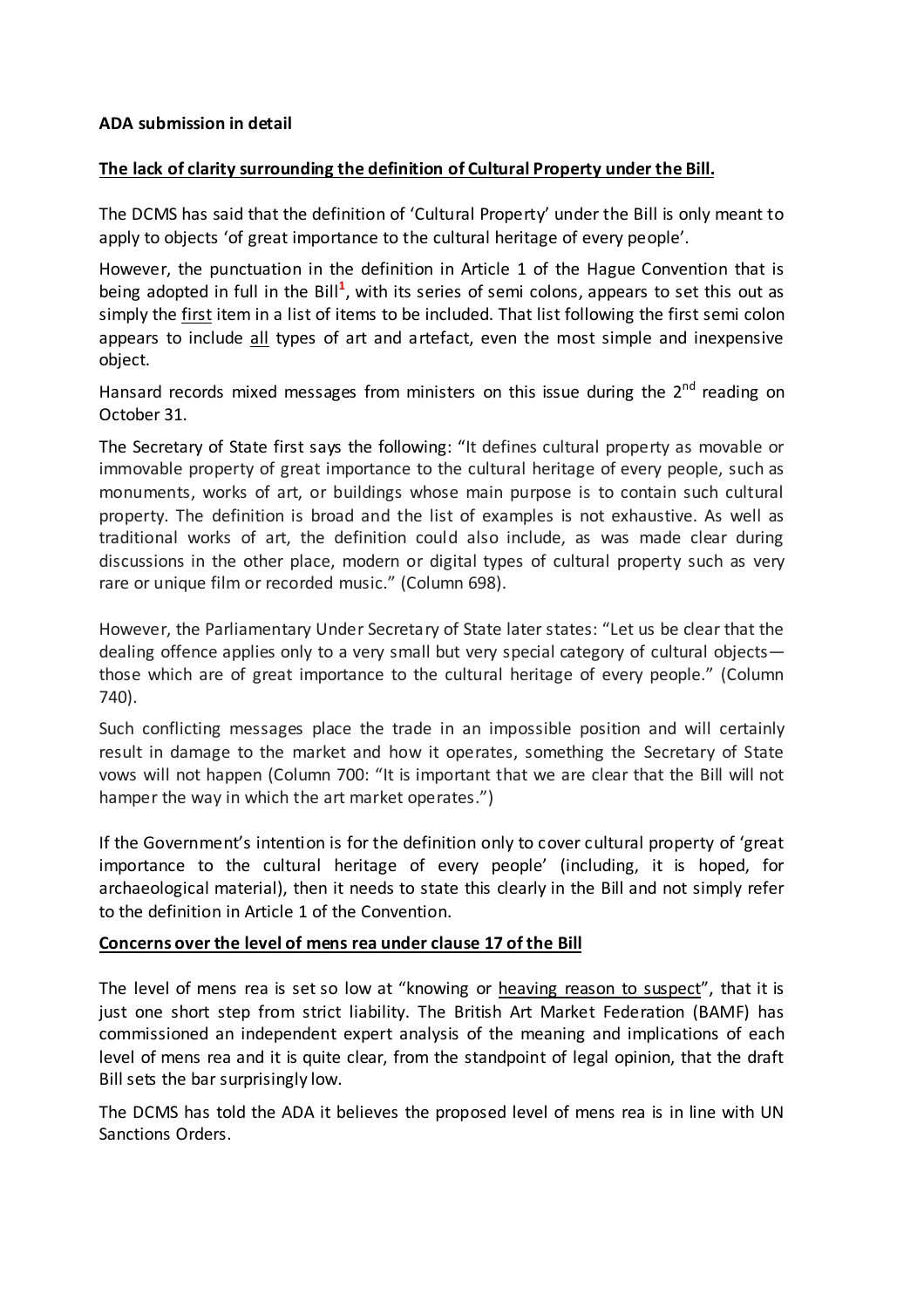However, when the UK acceded to the UNESCO Convention, the level of mens rea in the supporting legislation of the Dealing in Cultural Property (Offence) Act 2003 was 'knowing or believing'. **<sup>1</sup>**

The Sanction Orders set a precedent but such Orders in Council are not subject to Parliamentary scrutiny. More relevant parallels are Acts of Parliament, namely the Theft Act and the Dealing in Cultural Property (Offences) Act 2003.

In addition, the Sanctions Orders focus on finance and money laundering, for which there are clear rules, whereas this Bill focuses on artefacts, which can only be assessed according to available documentation, the eye of the specialist and due diligence protocols set out under various codes of conduct. Judgment here is not as exact a science, which calls into question the suitability of the Sanctions Orders as precedents. (*See Professor Janet Ulph's arguments below*)

Furthermore, Greek law 3691/2008 (Prevention and suppression of money laundering and terrorist financing and other provisions) adopts the test of knowing and intention rather than suspecting, a higher test than that of suspecting proposed under English law. **<sup>5</sup>**

Sir Edward Garnier QC MP has already set out dangers for the trade eloquently, both during the 2nd Reading on October 31 and in his article in The Times on November 3, *a copy of which is attached in Annex 1* Chris Bryant MP put it succinctly in the 2<sup>nd</sup> Reading: "There could be an unreasonable reason. Will the Government be open to suggestions to improve the Bill so that people are not unwittingly caught by the law?" (Column 700).

Meanwhile, Sir Edward is far from being a lone expert voice on this matter.

Professor Janet Ulph of the Leicester University School of Law is Arts and Humanities Research Council (AHRC) Fellow at the Museums Association and is the major co-author of *[The Illicit Trade In Cultural Property: Money Laundering, Criminal and Civil Liability, and](http://www.hartpub.co.uk/books/details.asp?isbn=9781841139647)  [Recovery](http://www.hartpub.co.uk/books/details.asp?isbn=9781841139647)* (Hart Publishing, 2012). She has recently given evidence to the All Party Parliamentary Group on Culture.

This is what she has to say on the matter.

"1) A test of "reasonable grounds to suspect" is an objective test. It means that the offence would be committed if the accused ought to have been suspicious. It does bring the test down to one of negligence.

"2) The test of "reasonable grounds to suspect" is easier to apply in the financial sector. e.g. it is used in section 330 of the Proceeds of Crime Act 2002. The reason I think that the test is easier to apply in the financial sector is because there is detailed guidance provided by the Joint Money Laundering Steering Group. Solicitors have their own guidance provided by the Law Society. In contrast, because the art world has so many specialist groups, there are a large number of professional codes of ethics.

"In short, it might seem more appropriate, given the wide variety of objects and expertise, if the test was the same as for the principal money laundering offences (sections 327 to 329), which apply to everyone. i.e. the test set out in section 340(3) of the Proceeds of Crime Act is: "knows or suspects"."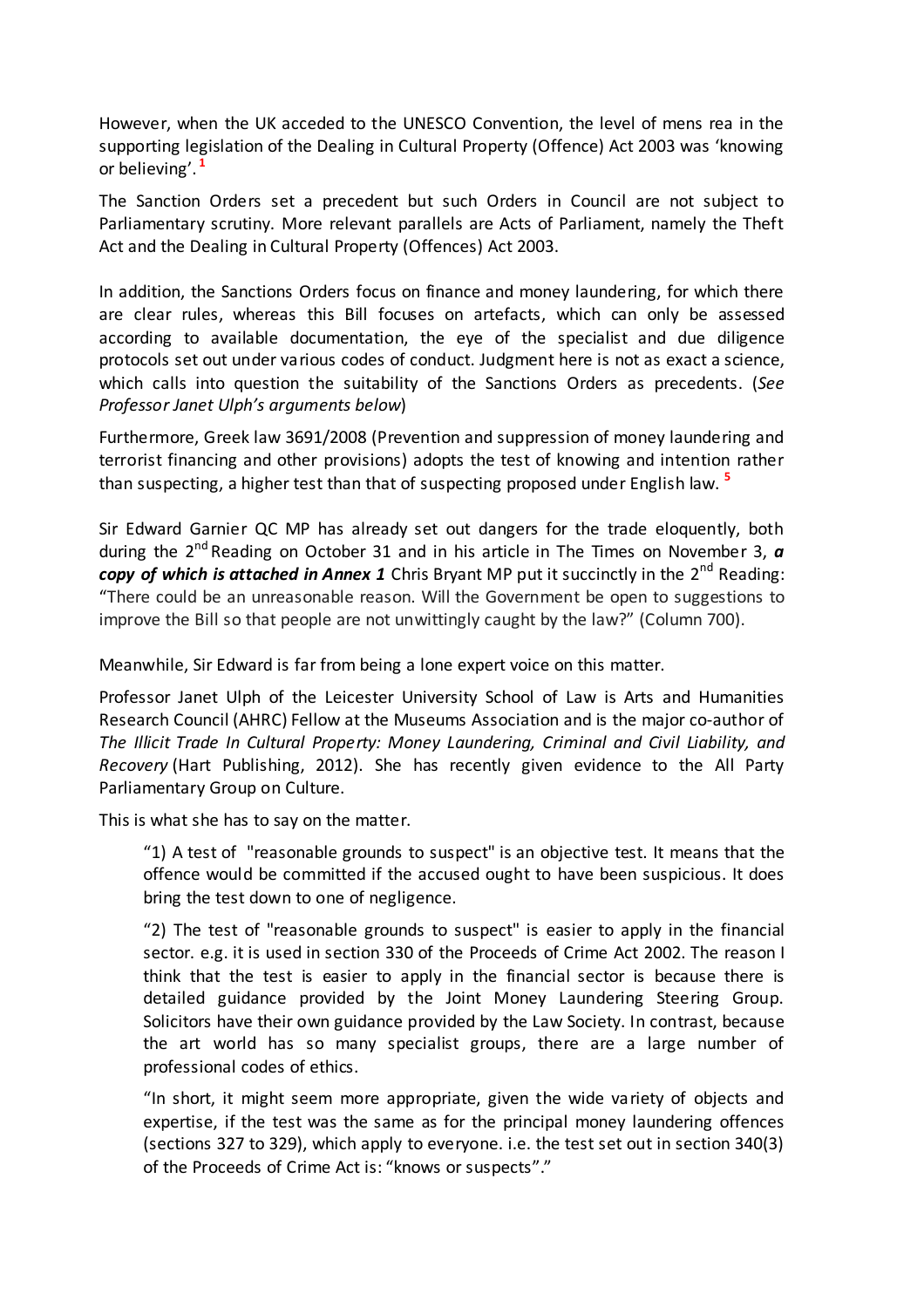The ADA has argued on numerous occasions, and agrees with Sir Edward Garnier's views as expressed in The Times article that "The mere making of an unfounded allegation that an item was unlawfully exported from an occupied territory after 1954 may place in the mind of the potential dealer or auctioneer a reason to suspect that it has been unlawfully exported; and although it may later turn out to be untainted, he will not go near it."

This effectively reverses the burden of proof in all but name, introducing a 'guilty until proven innocent' element to the Bill directly against the objections lodged by Lords Inglewood and Howarth (Hansard June 27, Columns 1514 and 1516), as well as the assurance of the previous Parliamentary Under Secretary of State, Lady Neville-Rolfe (Hansard June 27, Column 1511). Such a change would undoubtedly "hamper the way in which the art market operates", which the Secretary of State has promised the Bill will not do (Hansard, October 31, Column 700).

The ADA is also aware of the 2015 report 'Don't Look, Won't Find', by Transparency International UK, which raises concerns about money laundering risks within the art market because of perceptions of secrecy. These concerns are highlighted on pages 60 and 62 of the report **<sup>6</sup>** and it is understandable how the views expressed might have prompted the desire to include a different test from dishonesty to be included in the Bill because a test of dishonesty is seen as nurturing an environment where people do not ask questions in transacting. While understanding these concerns, the ADA would argue that the test for the principal money laundering offences ("knows or suspects") should answer, at least to an extent, the concerns about secrecy.

In tandem with this, we would suggest a Treasury initiative in conjunction with the trade that would help fulfil the terms of Recommendation 16 of Transparency International, as set out on page 70 of the report<sup>6</sup>: It recommends strengthening "intelligence sharing frameworks between law enforcement authorities, AML supervisors, civil society and key private sector entities".

Taking all of this into account, however, it would be inappropriate for this Bill to be seen as a way of responding to the concerns of Transparency International. The main purpose of the Bill is to enable the Government to ratify the Convention and its two Protocols.

# **The lack of clarity over acceptable levels of Due Diligence and standard Codes of Conduct**

As Professor Ulph states above, "because the art world has so many specialist groups, there are a large number of professional codes of ethics". The ADA represents a number of the leading UK dealers in antiquities, but there are other associations who represent interests within the coins trade as well as auctioneers and other trade associations in the wider market, all of whom will be affected by the Bill. Each has a different code of conduct tailored to their specific area of trade, although many are also members of the British Art Market Federation whose guidelines they also follow.

The ADA has upgraded its code of conduct in 2016 **<sup>7</sup>** in recognition of the greater care that now needs to be taken with due diligence in light of world events.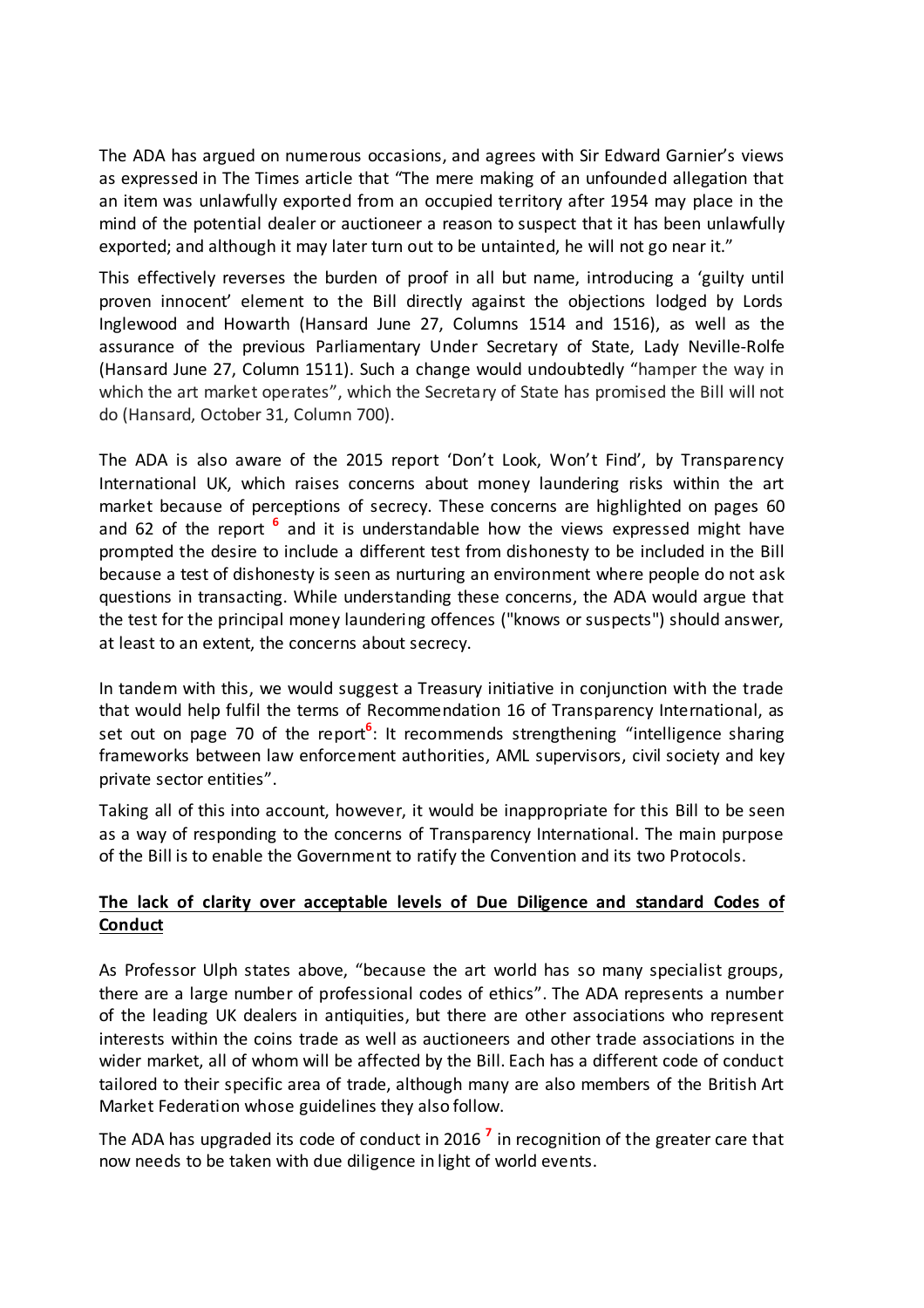However, while the Bill does not deal directly with due diligence, it has formed part of the debate and is referred to by ministers during the  $2^{nd}$  Reading. The difficulty is that there appears to be no consensus over what the standards of due diligence should be, nor which codes of conduct should apply.

For example, on October 31, during the  $2^{nd}$  Reading, the Secretary of State told the House of Commons: "Dealers will not be required to carry out any further due diligence beyond that which they should already be conducting." (Column 700-701) However, she did not state what she understood that due diligence to be.

David Burrowes MP, co-chair of the APPG, then states: "It is worth noting that the National Police Chiefs Council lead for heritage and cultural property crime, who should be commended and for whom resources for the enforcement effort are important, said that given that dealers in cultural property are expected to conduct due diligence checks, they would be unlikely to fall foul of the objective test of "reason to suspect"." (Column 719) However, he too neglects to mention what the standard of due diligence is in this case.

Robert Jenrick MP notes: "It is extremely important that the due diligence being carried out is proportionate and does not dissuade legitimate businesses from participating in the market." (Column 723). Again, though, there is no indication of what that might be.

Finally, the Paliamentary Under Secretary of State notes: "I am sure that the Minister will provide us with an assurance that the threshold is not low to scoop up innocent people but rather ensures that prosecutions are brought against anyone who has not conducted their due diligence." (Column 728). Yet again, however, no explanation is given regarding levels or standards of due diligence.

The ADA believes it is important to know these standards as they would have an important bearing on the "having reason to suspect" test arising from any legal challenge and must be relied on by those facing such a challenge.

## **Why is the trade concerned?**

Auction houses, and increasingly dealers with an online presence, routinely receive letters from various embassies and governments asking for proof that the objects they are selling were legally exported. These approaches almost never offer any evidence to support their claims. Instead, they ask for proof of the trade's due diligence procedures etc, adopting the attitude that it is up to the auction house or dealer to show that the items are not illicit rather than for the embassy or other challenger to show that they are. These letters tend to arrive a few days or only hours before the auction, with little time to react. It is widely thought that such approaches are deliberately left until the last minute for the specific purpose of disrupting the sale. We agree that only a few of the countries from whom we receive such letters would be considered occupied. However, the list of occupied territories is unlikely to be made public because of international sensitivities.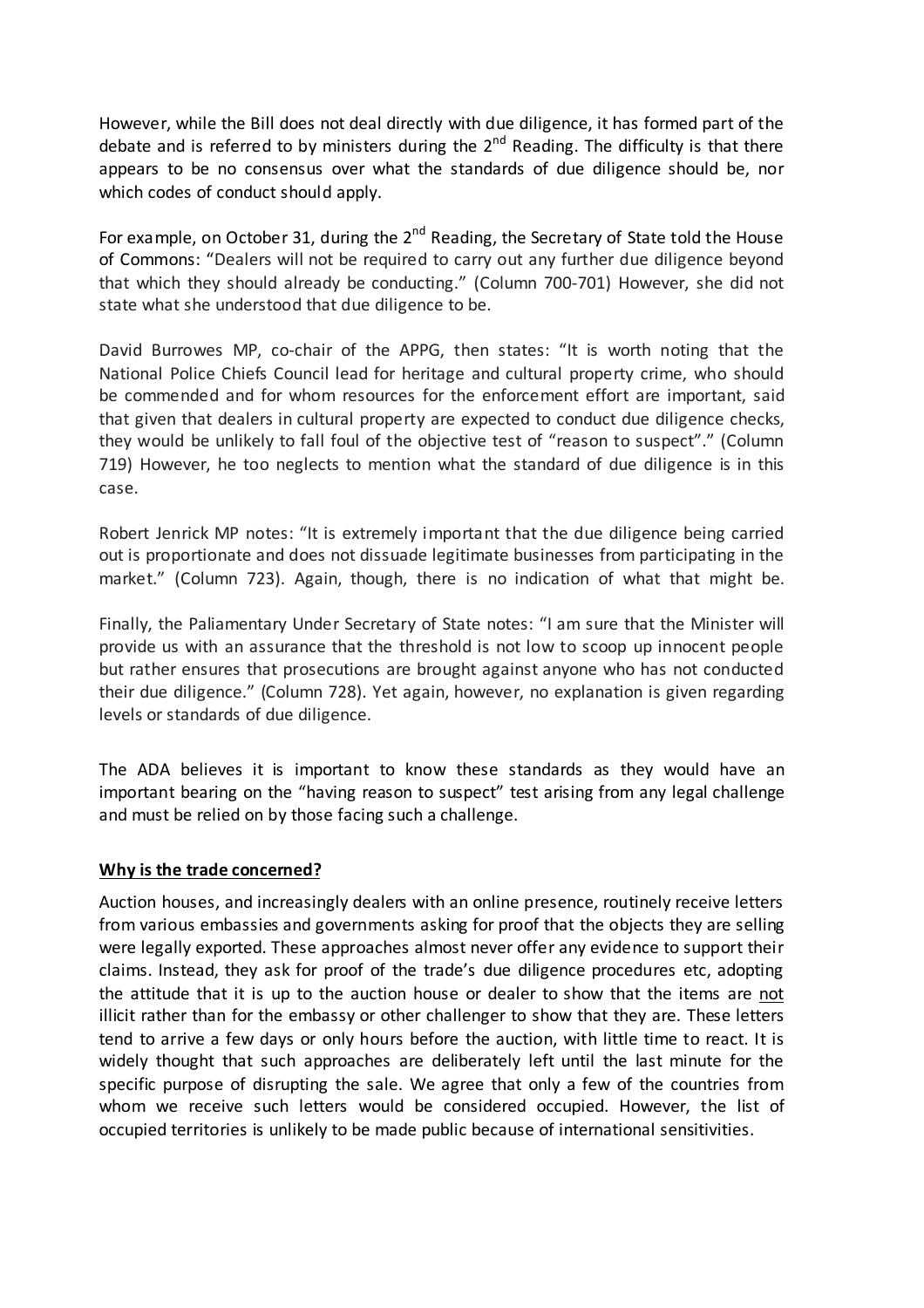Joanna van der Lande has shown the DCMS examples of letters the industry receives from Cyprus, and though the DCMS does not regard them as a trigger (as proof of wrong-doing is seldom if ever provided), we know the Cypriot Government is doing all it can to reverse the burden of proof. (It has announced this as a priority. **8** ) Whether Cyprus is successful in this or not is another matter. The 'having reason to' element is objective and as such it would be for the courts to decide if a crime had been committed, rather than the DCMS or the Art Squad. The ADA is in agreement with the police, however, in that we do not think it likely that there would be many successful prosecutions, but with the penalties in place and forfeiture procedures, it would cause considerable fear and confusion as well as legal expense to those of us who work within the law. There are plenty of other laws in place to tackle illicit trade, but the proposed level of mens rea in this Bill would have a direct and unnecessary impact on the law-abiding members of the trade.

Would honest dealers wish to run this risk of prosecution – all for a Cypriot pot that we believe is legitimately on the market but perhaps has no paperwork that supports this, other than the testimony of the vendor and the dealers' own assessment of their credibility?

Anti-trade campaigners have dismissed these concerns as groundless, saying that simple consultation with a specialist lawyer in each case would solve the problem. However, they have failed to take into account the time and cost required – most often at very short notice prior to a sale – which would render proceeding with the consignment all-but impossible and uneconomic.

### **Retroactivity**

Although it has been made clear the Bill is not intended to be retroactive, as our business is international, we routinely import items for sale from outside the UK. After the Act is passed, the objects entering the UK could be caught by this offence, even where they are items that have been legitimately on the market in Western jurisdictions such as the United States.

## **Conclusion**

**So, we have a number of uncertainties. The uncertainty:**

- **of whether a country is occupied or not.**
- **of whether an item would constitute 'Cultural Property' under the Act.**
- **over what constitutes due diligence under the Act.**
- **over which codes of conduct would apply under the Act.**
- **of whether a challenge of illicit selling, offering no evidence to supports its claim, would fulfil the test of 'having reason to suspect' under the terms of the Act.**
- **over whether the modern-day state making the claim on the artefact(s) had sovereignty over the ancient site where they were found (this is because of ancient trade routes and the movement of borders over time).**

**As things stand, we are being advised that we would have to rely on the subjective judgment and goodwill of whoever happened to hold the relevant post at Scotland Yard at the time, although, in reality, only the courts would have jurisdiction.**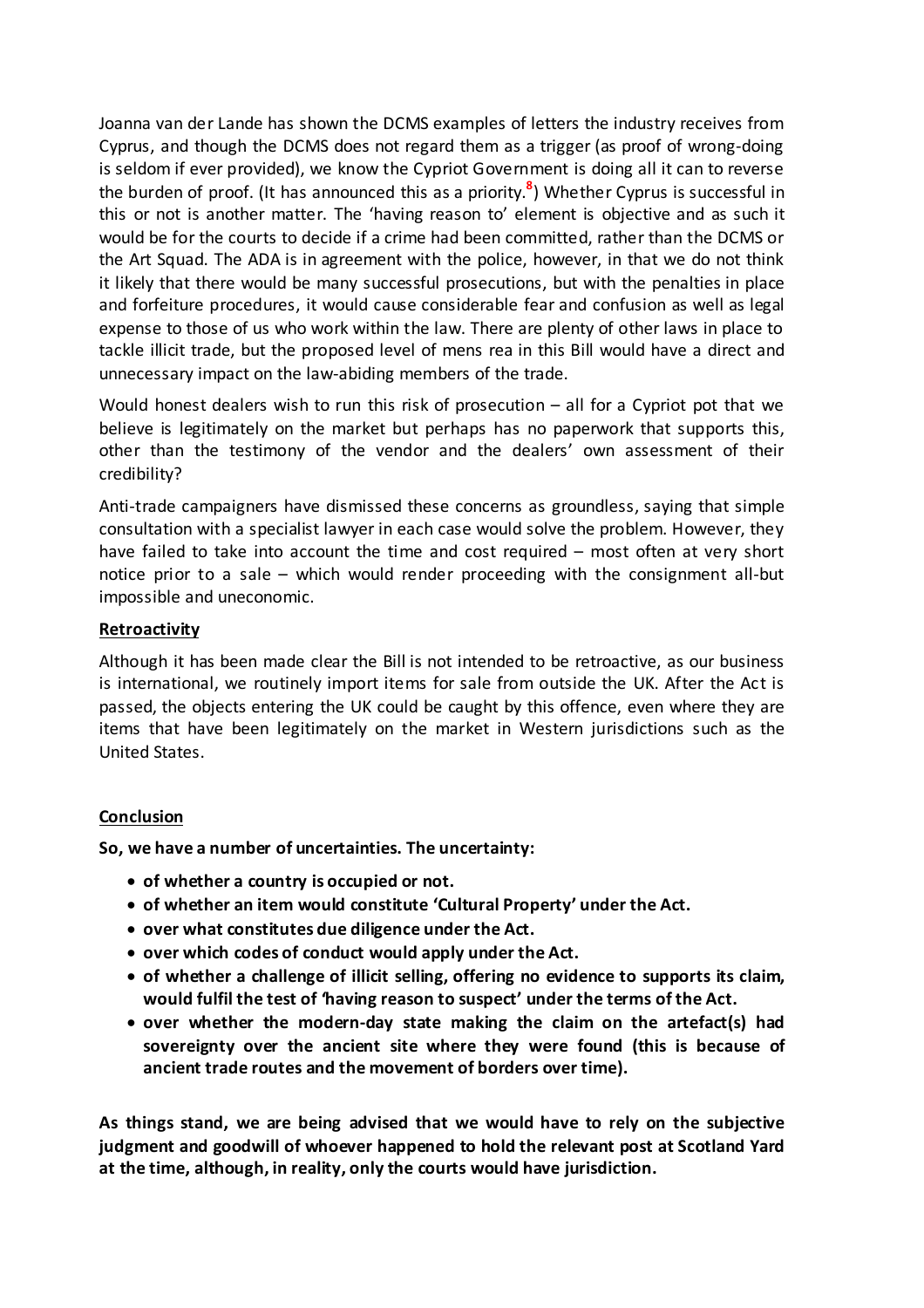**We are told that the Bill will not change how the art market operates, yet all the indications are that it will have a significantly detrimental effect on the market. Likewise, without any clear definitions, rulings or wording under the Act, ministers' reassurances must necessarily count for little, since it will be the courts that decide in the event of a prosecution.**

**Although the Act would seemingly apply to relatively few objects, the level of criminal liability, including joint personal and corporate liability for galleries and auction houses, and uncertainty resulting from the lack of clarity over the definition of cultural property and occupied countries all adds up to too much risk for honest, law-abiding dealers and auction houses.** 

**We are also most concerned that the proposed level of mens rea would set a precedent for future legislation. Our concerns on mens rea could be met with a simple amendment, while the other issues could be satisfied by clarifications within the Bill, which we argue would also be essential for the Crown Prosecution Service.**

**Finally, the ADA argues that the priority must be getting the Bill right rather than rushing it through.**

*November 2016*

### **Footnotes**

## **1Cultural Property (Armed Conflicts) Bill**

Part 1 – under Key Definitions

2. "Cultural Property"

In this Act "cultural property" has the meaning given in Article 1 of the [1954 Hague] Convention.

#### **Hague Convention Definition in full:**

Article 1. Definition of cultural property

For the purposes of the present Convention, the term 'cultural property' shall cover, irrespective of origin or ownership:

(a) movable or immovable property of great importance to the cultural heritage of every people, such as monuments of architecture, art or history, whether religious or secular; archaeological sites; groups of buildings which, as a whole, are of historical or artistic interest; works of art; manuscripts, books and other objects of artistic, historical or archaeological interest; as well as scientific collections and important collections of books or archives or of reproductions of the property defined above;

(b) buildings whose main and effective purpose is to preserve or exhibit the movable cultural property defined in sub-paragraph (a) such as museums, large libraries and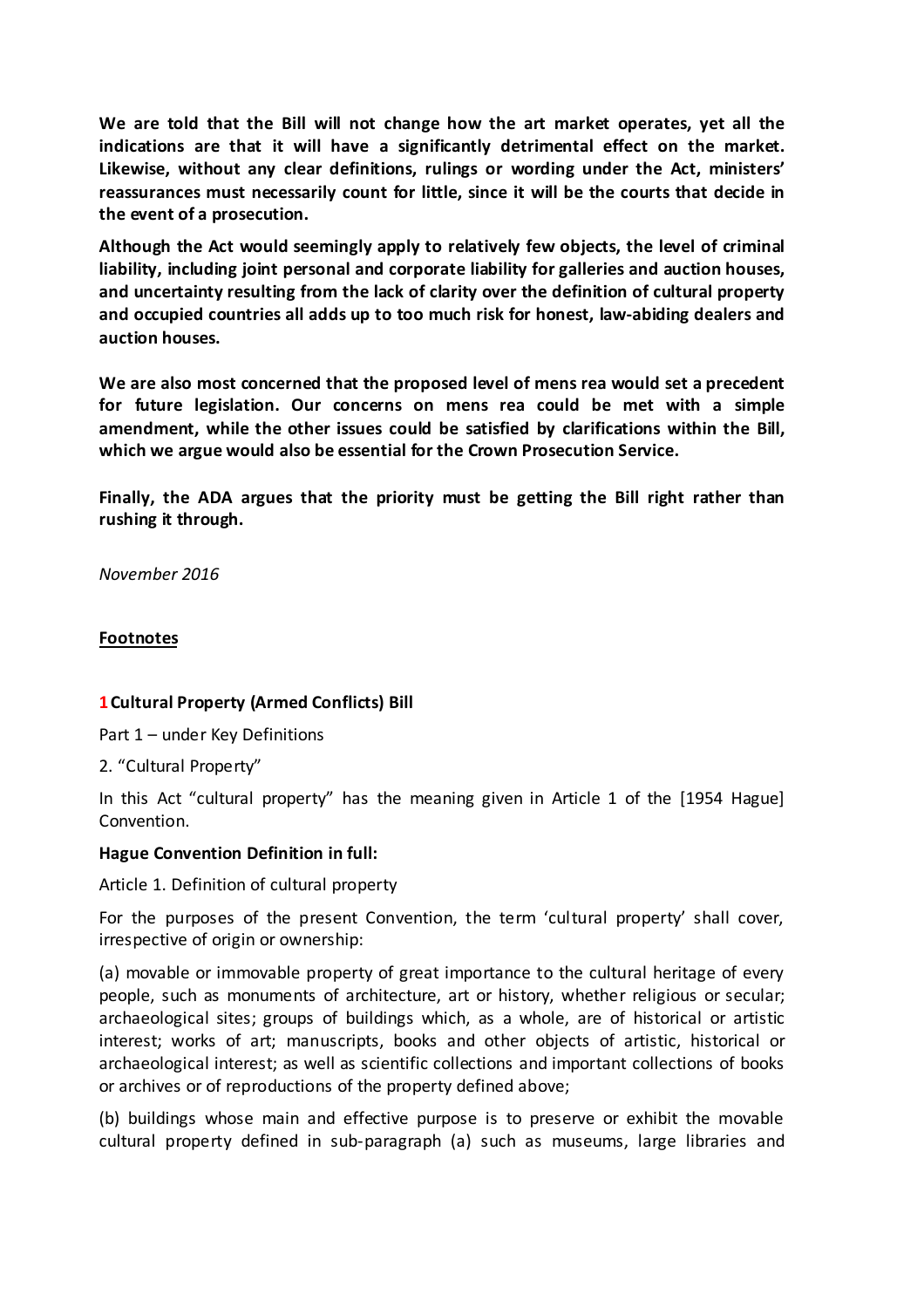depositories of archives, and refuges intended to shelter, in the event of armed conflict, the movable cultural property defined in sub-paragraph (a);

(c) centers containing a large amount of cultural property as defined in sub-paragraphs (a) and (b), to be known as 'centers containing monuments'.

**2** Example:

An auctioneer is preparing to hold a sale of 300 lots in three days' time when he receives a letter from the Republic of Cyprus, Department of Antiquities noting the Turkish occupation in the northern part of Cyprus dating back to 1974 hindering the Republic's ability to protect its cultural heritage, preventing the enforcement of laws and regulations relating to the importation and exportation of cultural goods and national treasures. They then go on to note that the auction contains categories of goods that are usually discovered in tombs that are frequently looted. They then go on to request provenance information from prior to 1960 when the Republic of Cyprus's Antiquities' Law was already in force, requesting documentary proof.

The letter provides no evidence of wrongdoing. Instead it requests proof that the object pre-dates their Antiquities Law, assuming that without such proof it a) contravenes the Cypriot Antiquities Law, or b) It has been looted from a tomb possibly in the Turkish occupied section of Cyprus.

What should the auctioneer do? Is this just another vexatious claim to disrupt the auction? Or is there any validity to the claim? The auctioneer has carried out full due diligence procedures as defined by his firm's code of conduct and found nothing wrong. In quite a number of cases, the lots concerned are accompanied by details setting out the objects' ownership history.

Currently, Scotland Yard advise that if the auctioneer can show proper due diligence then no further action is likely under the new Act. However, that opinion may change as the relevant Scotland Yard officer moves on and is replaced and is, anyway, only an opinion. Likewise, although the Government has hinted that it considers the Act should be limited to artefacts 'of great importance to the cultural heritage of every people', it has not stated this unequivocally when introducing the legislation, and the definition of Cultural Property under The Hague Convention 1954 remains unchanged within the Act. This leaves the courts free to include any object that falls under the wide-ranging terms of the standing definition.

Under these conditions, if the auctioneer decides to ignore what appears to be a vexatious approach from Cyprus and proceed with the sale three days later, they must do so not knowing how a court might subsequently rule on:

• whether the objects concerned fell within the definition of Cultural Property under the Act;

• whether, on the advice of Scotland Yard (or not), their level of due diligence was sufficient to quash any argument that they might have had '*reason* to suspect' that something might have been wrong.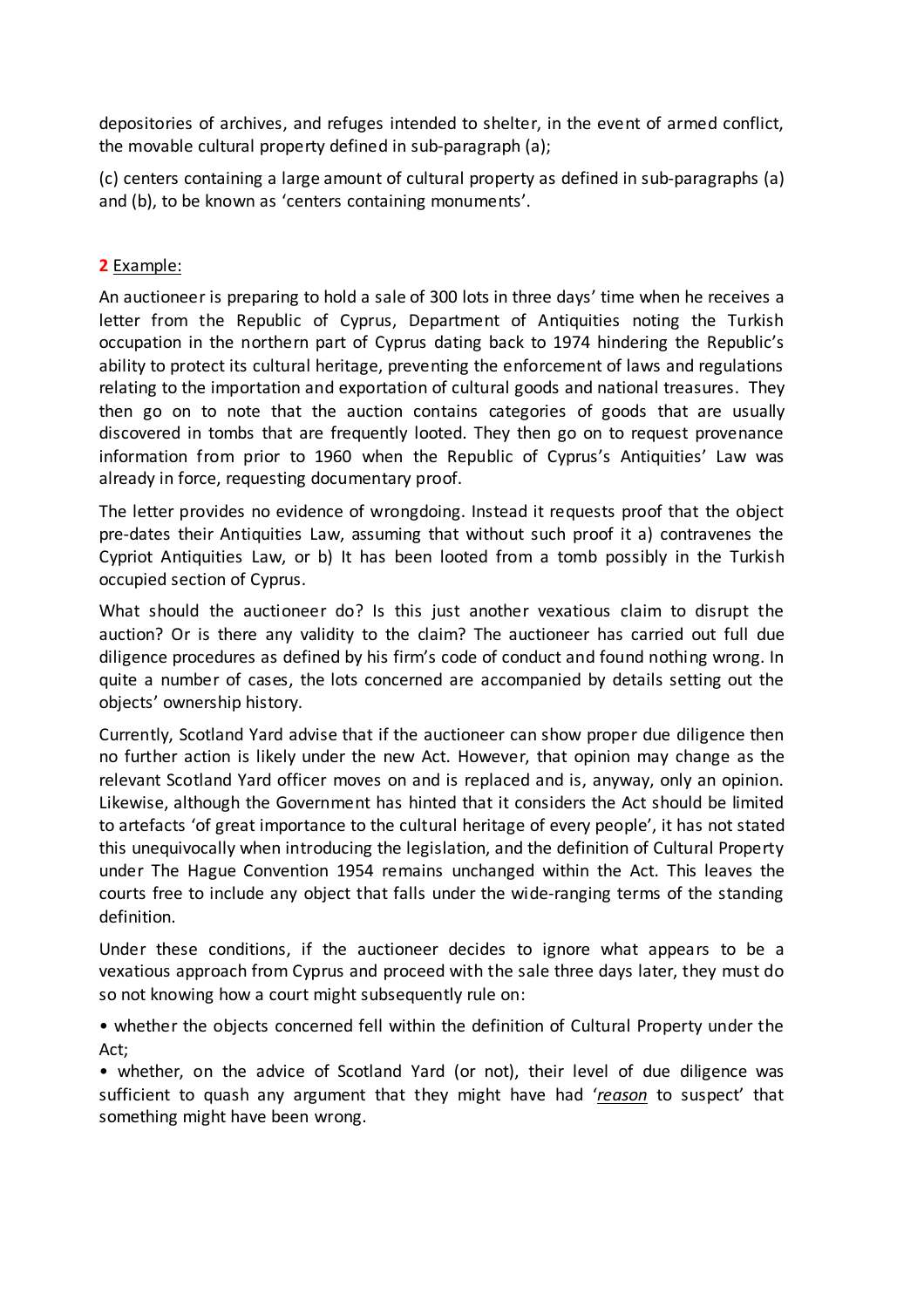We argue that this level of uncertainty, in the context of a potential seven-year prison term if found guilty, would be too burdensome for any auctioneer (dealer or collector) to proceed with the sale.

However, it is unlikely to have much effect on the illicit market, which would simply go underground.

**3** UN Sanctions Orders.

(2009 No. 1747, UNITED NATIONS The Terrorism (United Nations Measures) Order 2009)

See [http://www.legislation.gov.uk/uksi/2009/1747/pdfs/uksi\\_20091747\\_en.pdf](http://www.legislation.gov.uk/uksi/2009/1747/pdfs/uksi_20091747_en.pdf)

The wording in 10.3 and subsequent relevant paragraphs offering a defence is as follows: "In proceedings for an offence under this article, it is a defence for a person to show that they did not know and had no reasonable cause to suspect that the funds or financial services were being made available, directly or indirectly, to a restricted person."

However, the application of this defence, using the term 'no reasonable cause to suspect' here, applies only to issues of finance and money laundering. It does not take into account the much more complex requirement of identifying artefacts and their valid origins beyond reasonable doubt, which is how they are being applied in the draft Cultural Property (Armed Conflicts) Bill. This requirement significantly adds to the burden of risk for the collector, dealer or auction house, especially in terms of time and potential liability that often arise as result of last-minute challenges prior to sales, effectively rendering their operations unsustainable. In light of this, the level of mens rea in the UN Sanctions Orders is not a fair or appropriate precedent for the level of mens rea in the draft Cultural Property (Armed Conflicts) Bill. On the other hand, the level of mens rea applied in the Dealing in Cultural Property (Offences) Act 2003 does offer a suitable precedent. In that case, it is 'knowing or believing'. It is notable that it, too, attracts a maximum sentence of seven years in prison.

It is also worth noting that 'reasonable cause to suspect' is not the same as 'having reason to suspect' because the former restricts liability to reasonableness, whereas the latter also encapsulates unreasonable causes, as pointed out by Chris Bryant MP  $(2^{nd}$  Reading, Hansard, October 31, Column 700).

## **4**

•"It is important that we are clear that the Bill will not hamper the way in which the art market operates." Secretary of State for Culture Karen Bradley MP, 2<sup>nd</sup> Reading, October 31, Hansard, Column 700

• "It is important to note that Bill will not require the art market to change how it operates."

Parliamentary Under Secretary of State Tracey Crouch MP,  $2^{nd}$  Reading, October 31, Hansard, Column 739

**5** See [http://www.bankofgreece.gr/BogDocumentEn/law\\_3691\\_2008.pdf](http://www.bankofgreece.gr/BogDocumentEn/law_3691_2008.pdf)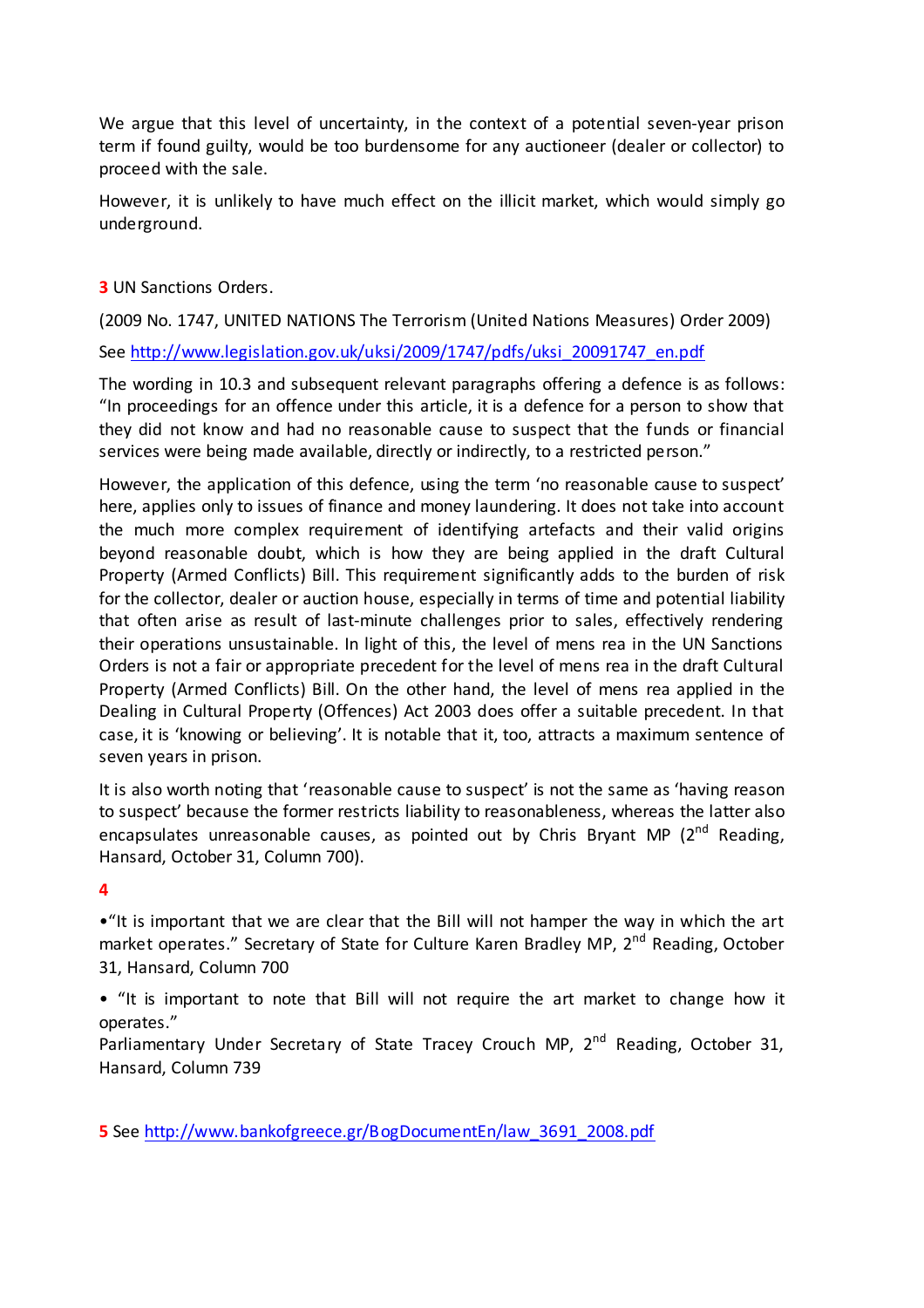**6** See [http://www.transparency.org.uk/publications/dont-look-wont-find-weaknesses-in](http://www.transparency.org.uk/publications/dont-look-wont-find-weaknesses-in-the-supervision-of-the-uks-anti-money-laundering-rules/)[the-supervision-of-the-uks-anti-money-laundering-rules/](http://www.transparency.org.uk/publications/dont-look-wont-find-weaknesses-in-the-supervision-of-the-uks-anti-money-laundering-rules/)

**7** See<http://theada.co.uk/code-of-conduct/>

**8** See<http://goo.gl/BVt8kY>

Annex 1